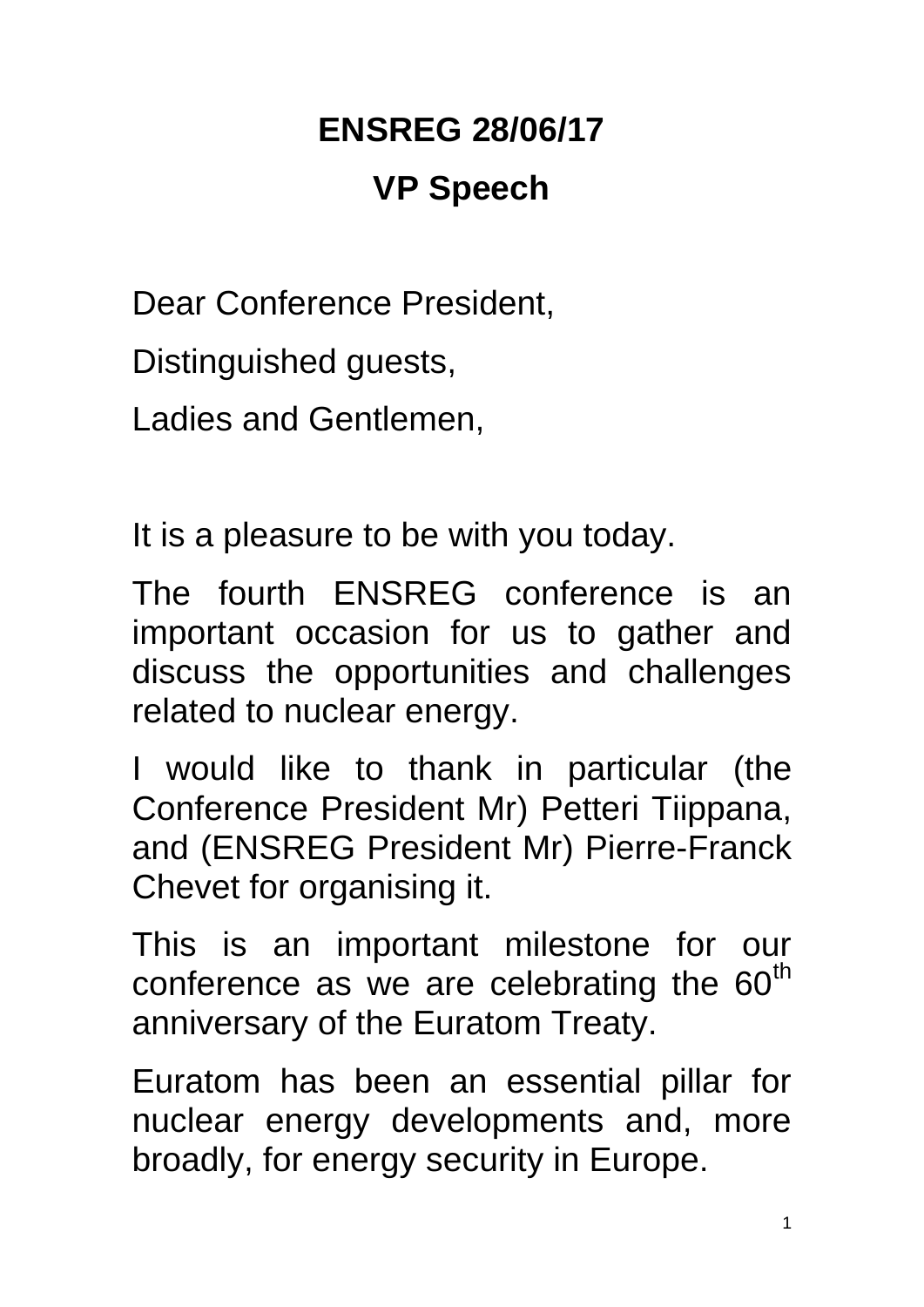This anniversary is an opportunity for celebration but also for an open and frank debate looking back at the past 60 years and ahead at the challenges we are facing.

Speaking of which, I am pleased to see that in recent years we have managed to widen the participation to this conference, also to non-EU countries representatives. This is crucial to have an open debate and more transparency on global safety standards and a level playing field.

A lot has happened since the previous ENSREG conference two years ago.

First we succeeded in the ratification of the Paris Agreement. And President Trump's decision to pull out of the Agreement has, if anything, comforted us in the resolve to lead the fight against global warming.

I was in China two weeks ago for Mission Innovation – an initiative of the world's major economies to invest in clean energy innovation  $-$  and I can tell you that the determination is unwavering. Under EU and China's leadership, we sent a strong signal that governments will continue to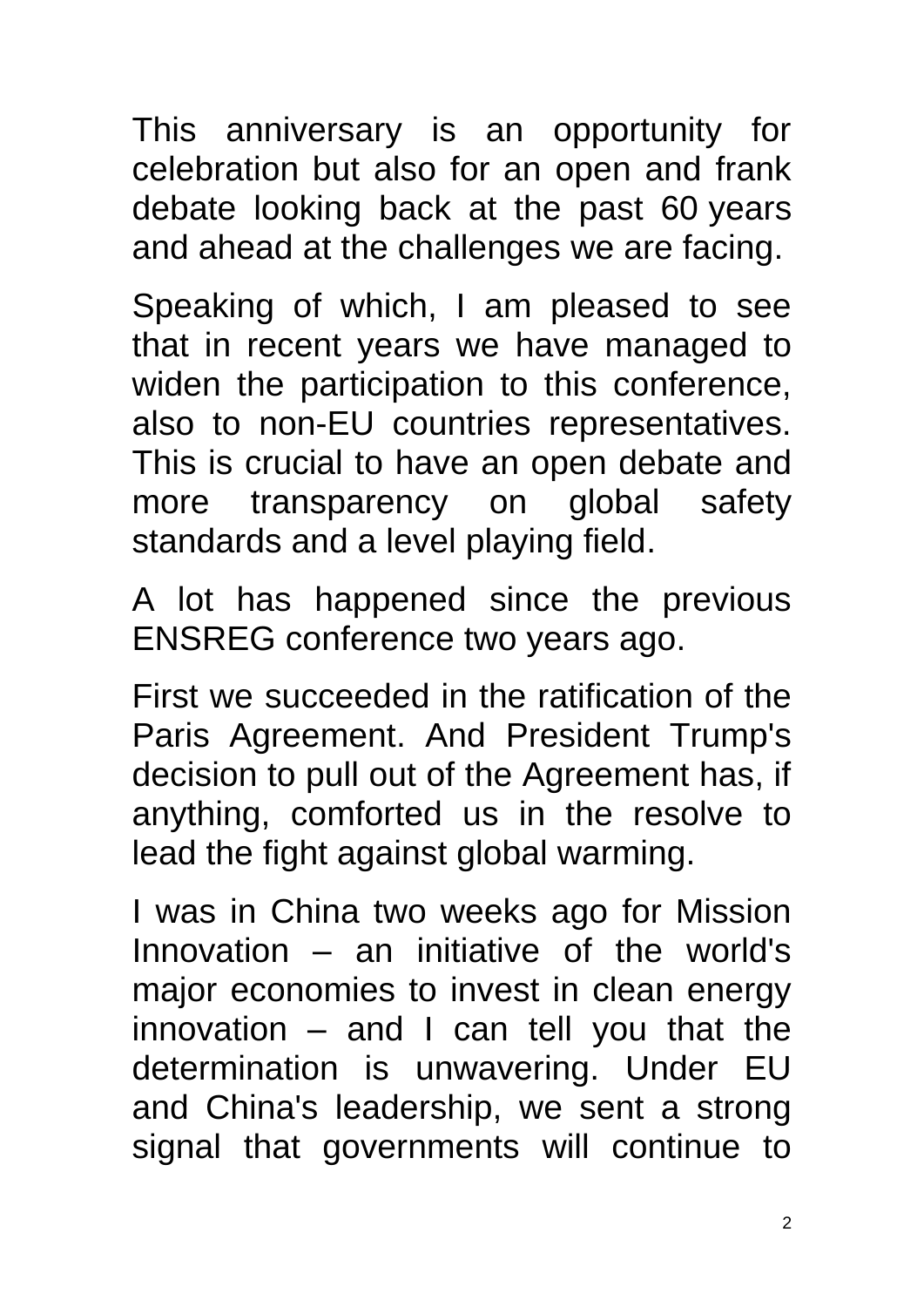take their responsibility towards future generations, and take decisive action.

In that spirit, the Commission also proposed an ambitious Clean Energy for all European Package at the end of last year.

#### **(i) Today I will first say a few words on this package;**

**(ii) I will then outline the Commission's approach to nuclear energy, insisting on recent developments and future challenges.** 

#### **[Clean Energy for All Europeans Package]**

The signal is clear. With this and prior packages –which represent 90% of what we had announced two years ago, the EU is converting our political commitments (40% reduction in greenhouse gas emissions, 30% EE target, increase of RES consumption to at least 27%) into binding legislation.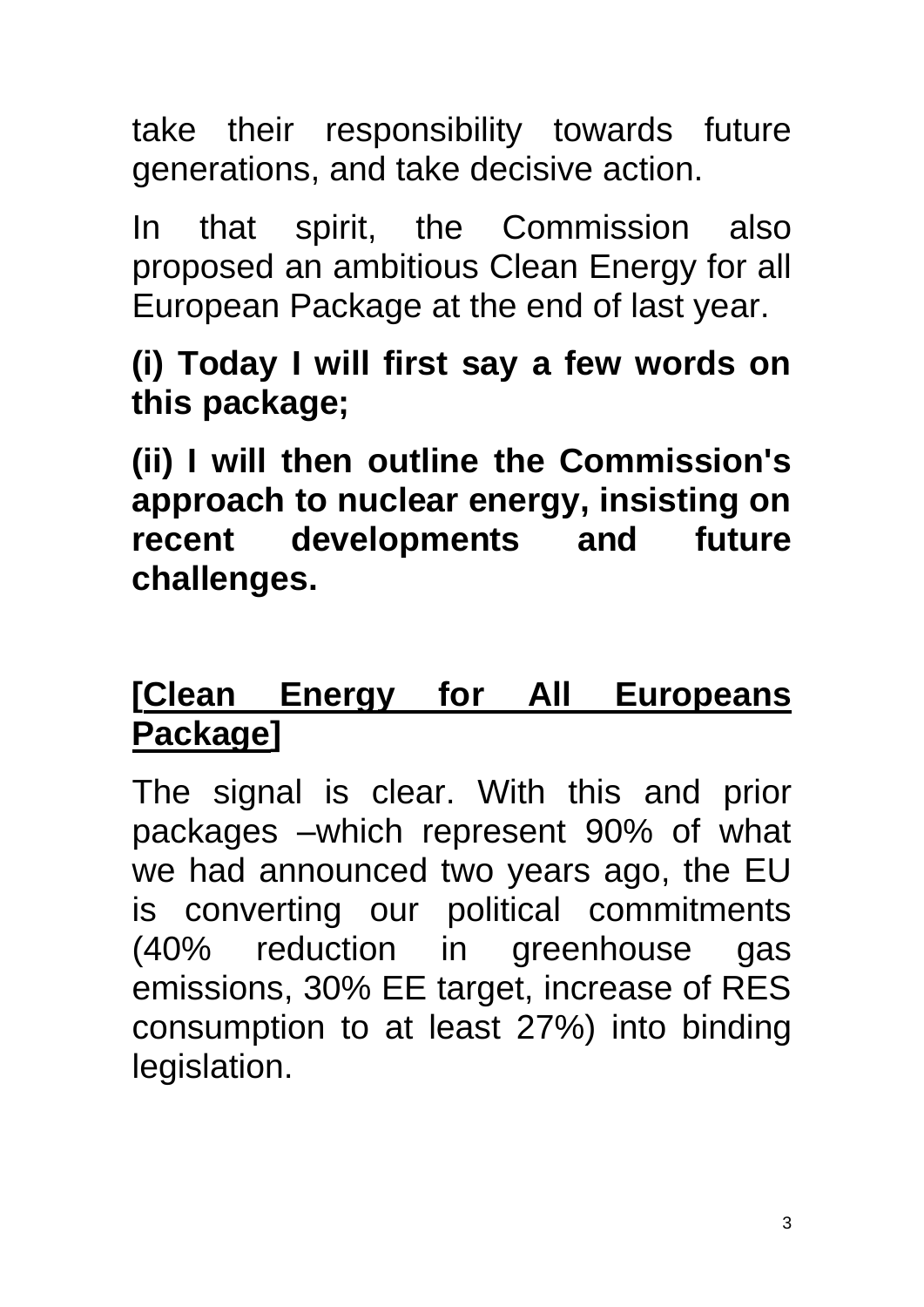With this package, the European Union is building a more efficient, decarbonised and integrated energy system.

This package includes a range of measures which are relevant for the nuclear sector.

First of all, we will ensure that the market provides clear investment signals and we bring more flexibility to the market. Therefore, prices should reflect the actual value of electricity at each point of time and location, setting price-signals for investments rather than subsidy-signals. By moving towards a more market based system we want to make it easier for investors to put their money where it makes economic sense.

In addition, we are establishing a common European framework for capacity remuneration mechanisms to back-up variable capacity generation from renewables. This will ensure investments towards the necessary capacity, while taking into account the capacities of neighbouring countries. Such mechanisms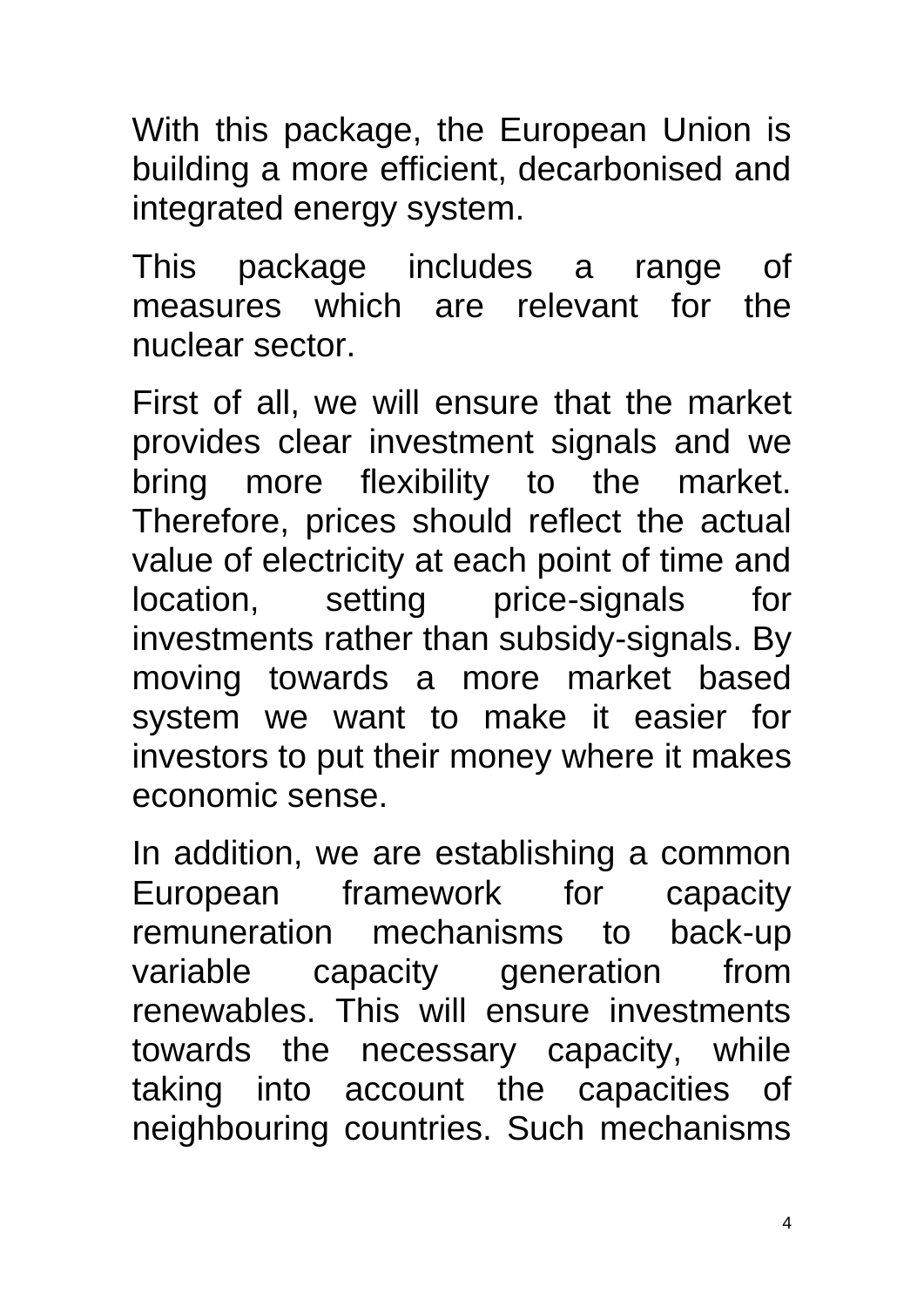should be in line with our long-term decarbonisation objectives.

This package of proposals is now being discussed by the co-legislators – the European Parliament and the EU Ministers. We agreed with the co-legislators that the Energy Union packages should be treated as a matter of priority (in line with the Joint Declaration signed last December by the three Presidents) and we are working hard to that end.

#### **[Commission's approach to nuclear energy, recent developments]**

Now, more specifically on nuclear security, safety, radioactive waste / spent fuels and investment needs.

#### [**Nuclear and energy security**]

As you know, and this is also reflected in our package, energy **security** is a key dimension of the Energy Union. Nuclear energy also has a role to play in this respect. And for Member States which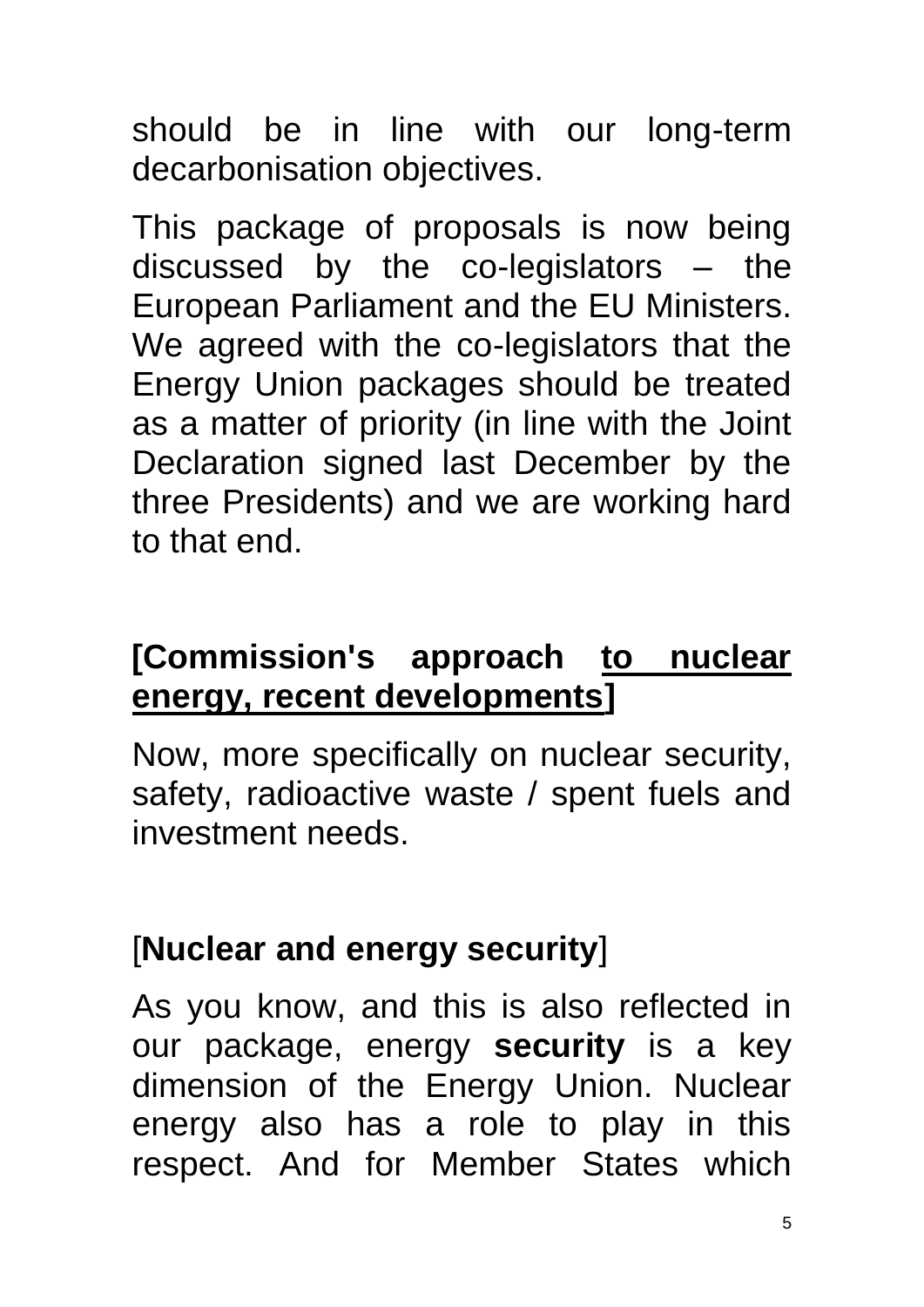choose to make use of it, it represents a reliable source of low-carbon emissions energy.

# [**Nuclear safety**]

As you very well know, public perceptions and national preferences regarding nuclear energy vary greatly across EU countries.

The Commission's role is of course not to intervene in the Member States' energy mix. Our priority is to ensure that nuclear energy is used only with the highest standards of safety, (radiation protection for workers and citizens, a responsible management of radioactive waste and a reliable safeguards regime that ensures that nuclear material is not diverted from its intended use).

In the aftermath of Fukushima in March 2011, major steps were taken at EU level to improve our legally binding framework on nuclear safety. Our stress tests recommendations were and continue to be monitored by ENSREG for their implementation. The amended Nuclear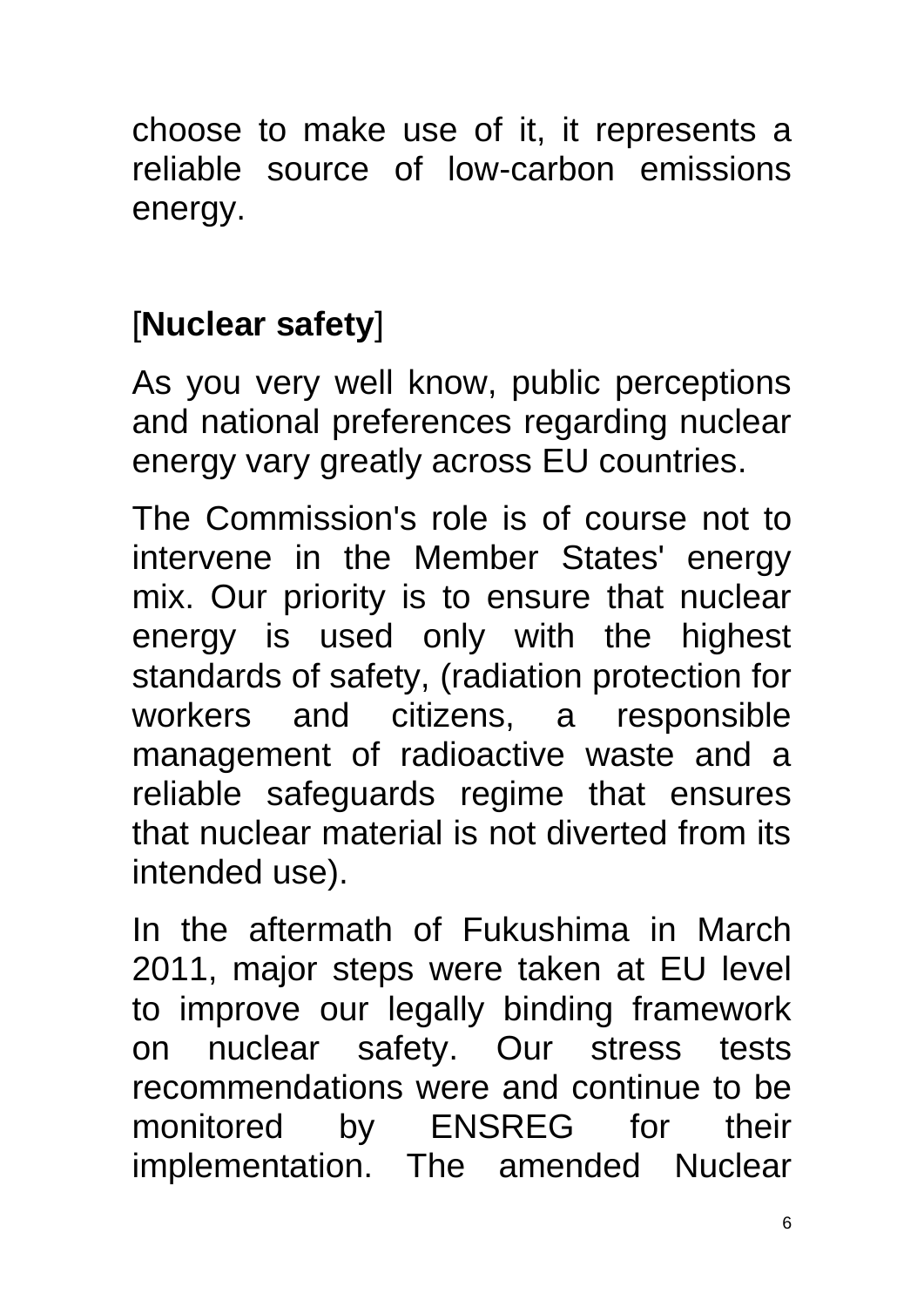Safety Directive adopted by the Council in July 2014 is expected to be transposed into national laws by August this year.

This Directive introduces a high-level EUwide safety objective to prevent accidents and avoid radioactive releases; (it sets up a European system of peer reviews on safety issues; it further strengthens the independence of national regulatory authorities; it increases transparency on nuclear safety; it regulates on-site emergency preparedness and response; and it promotes an effective nuclear safety culture.)

I know ENSREG will play a crucial role in the implementation of the Nuclear Safety Directive, in particular by providing guidance on achieving the practical improvements called for by the nuclear safety objective.

ENSREG is also fully involved in the ongoing first topical peer review exercise, carried out under the Directive, covering the 'Ageing management of nuclear power plants'.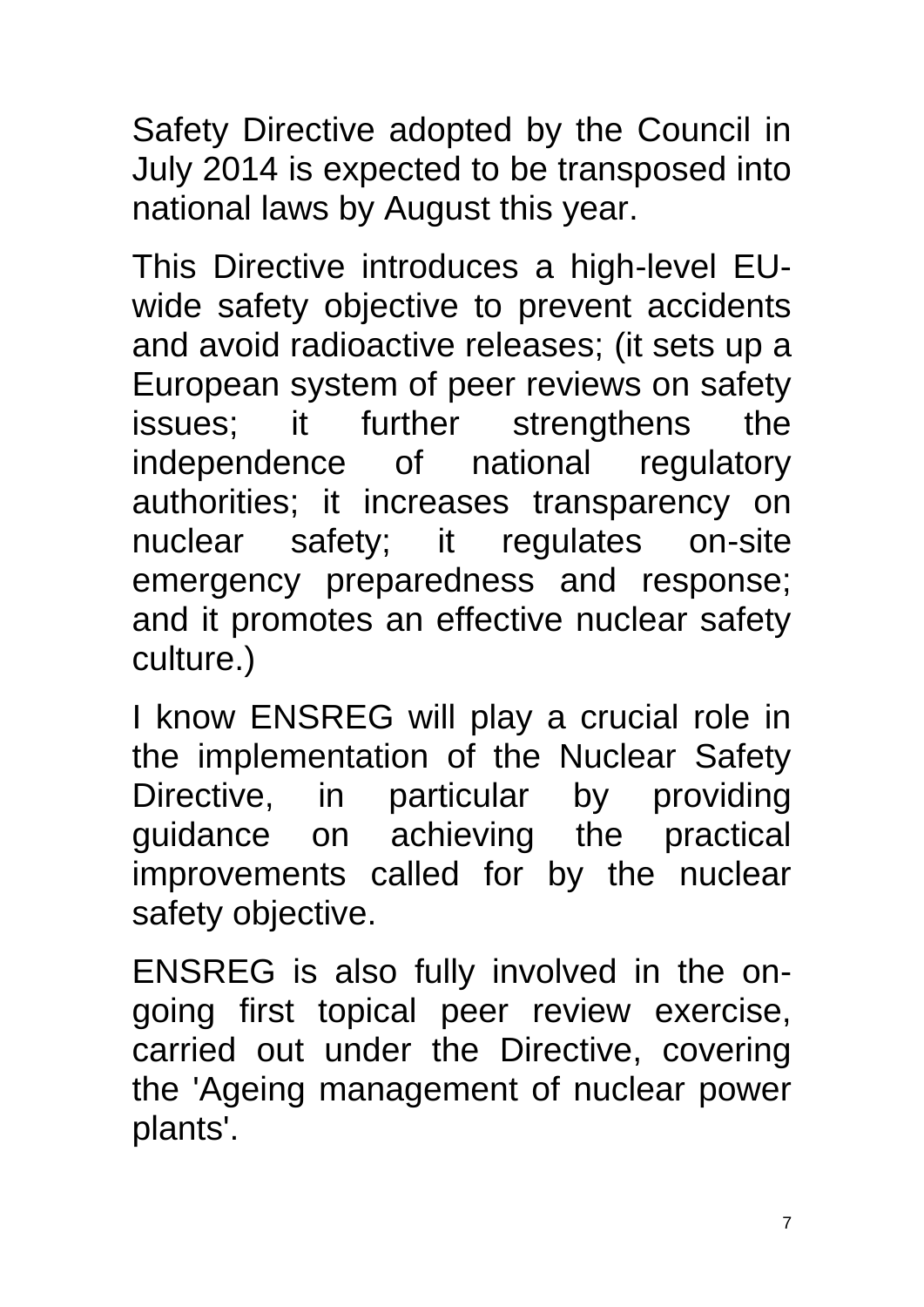I am very pleased to note the pro-active approach taken by the Member States in this regard and I would like to thank  $ENSREG$  and WENRA<sup>1</sup> for their work on the Terms of Reference and Technical Specifications.

This makes the peer review process fully transparent to reinforce citizens' confidence.

I would also like to praise the advice provided by ENSREG over the recent years and its active role in cooperating with neighbourhood country regulators.

The cooperation is excellent.

## On [**Investment needs**]

These investments are needed in the relevant Member States to i) to keep the EU nuclear power plants fleet safe in particular in the context of the long term operation and ii) to gradually replace the current nuclear generation capacity.

<sup>1</sup> <sup>1</sup> **WENRA**: The Association of Regulators of Western Europe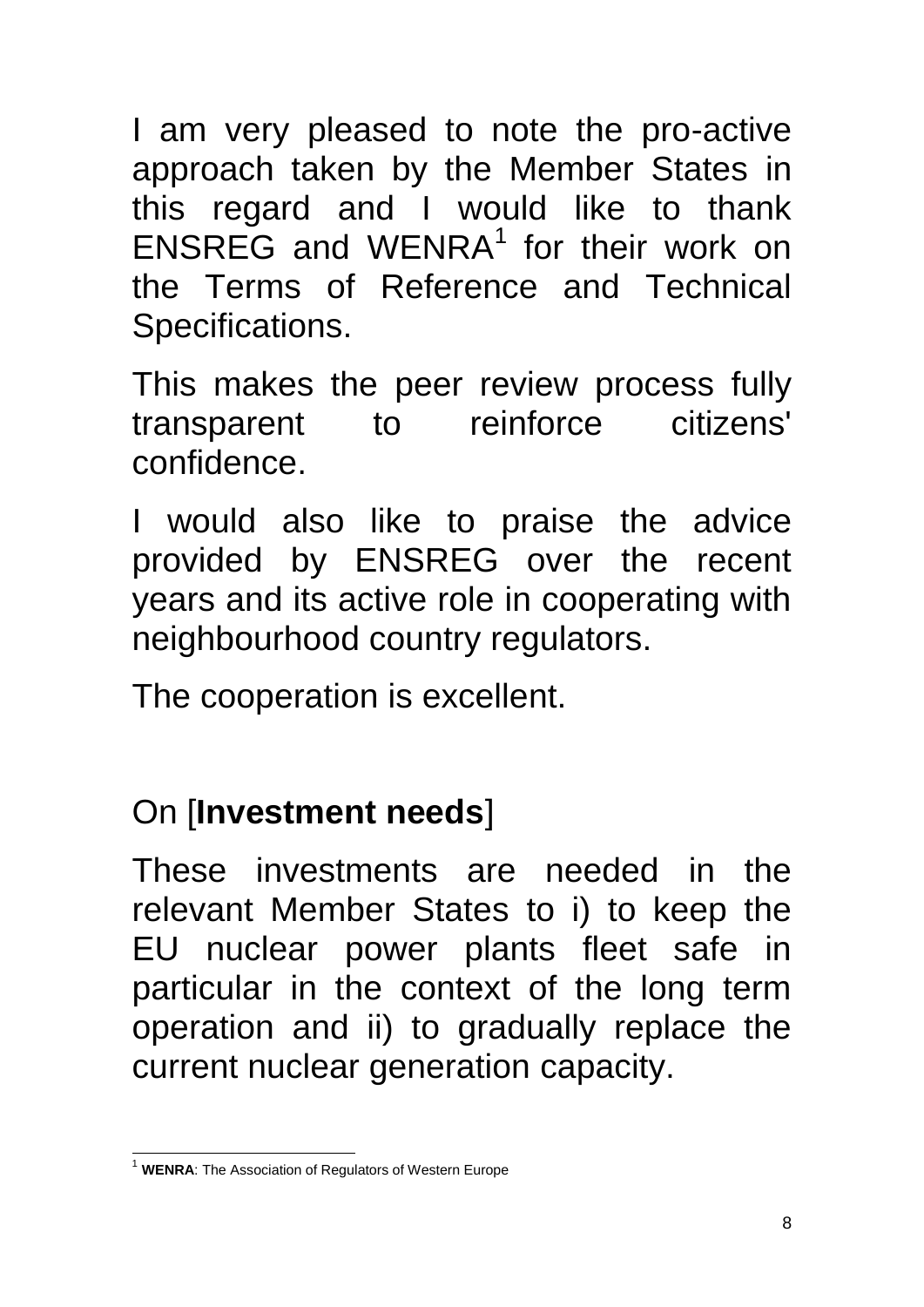The Nuclear Illustrative Programme (or PINC) published on 12 May gives a transparent overview of the magnitude of these investments.

The Commission has estimated that, on the basis of Member State plans, between 660 and 770 billion euros will need to be invested in the nuclear sector by 2050. To improve safety, ensure Long Term Operations when necessary and appropriate and finance new investments when so decided.

260 billion euros alone will be needed for financing the back-end activities of the nuclear fuel cycle, such as decommissioning, radioactive waste and spent fuel management as well as the construction of deep geological disposal facilities.

The Commission will closely follow those investments and deliver its opinion in line with the Euratom Article 41 notification procedure.

These investments represent an important economic and industrial opportunity for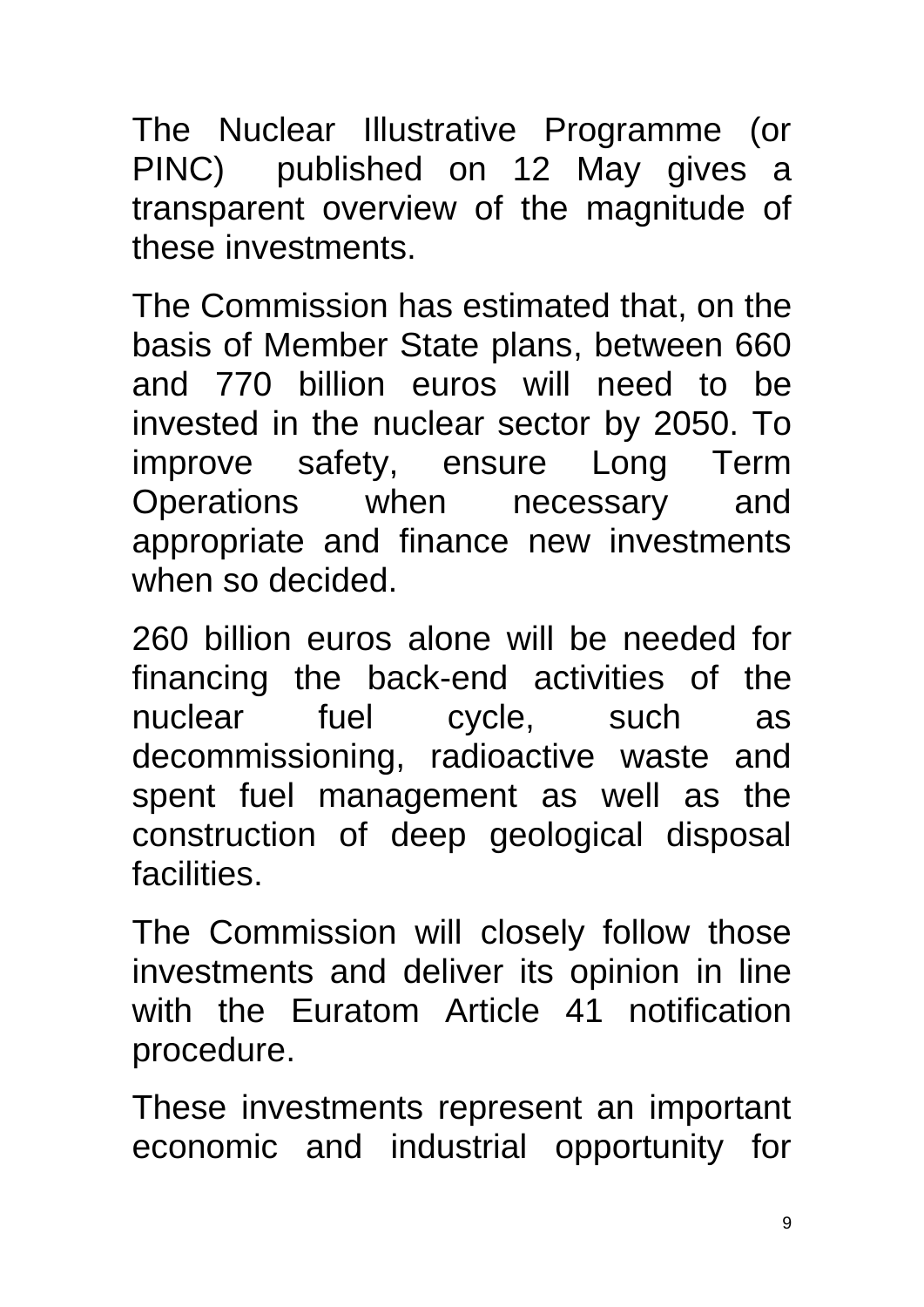Europe. To seize this opportunity we propose to work more closely on licensing and standardisation.

While the licensing process falls under the competence of each national safety regulator, ENSREG should be able to develop a shared view on when specific designs or equipment are considered to be safe except for site specific factors.

By standardising elements of our supply chain, efficiencies and cost-saving opportunities can also be explored. Supply bottlenecks that could affect safety could be reduced and overall safety levels could be increased.

### [**Radioactive waste and spent fuel management**]

With its advanced regulatory framework and technological leadership, the EU is seen as a world leader in the field of responsible management of radioactive waste and spent fuel.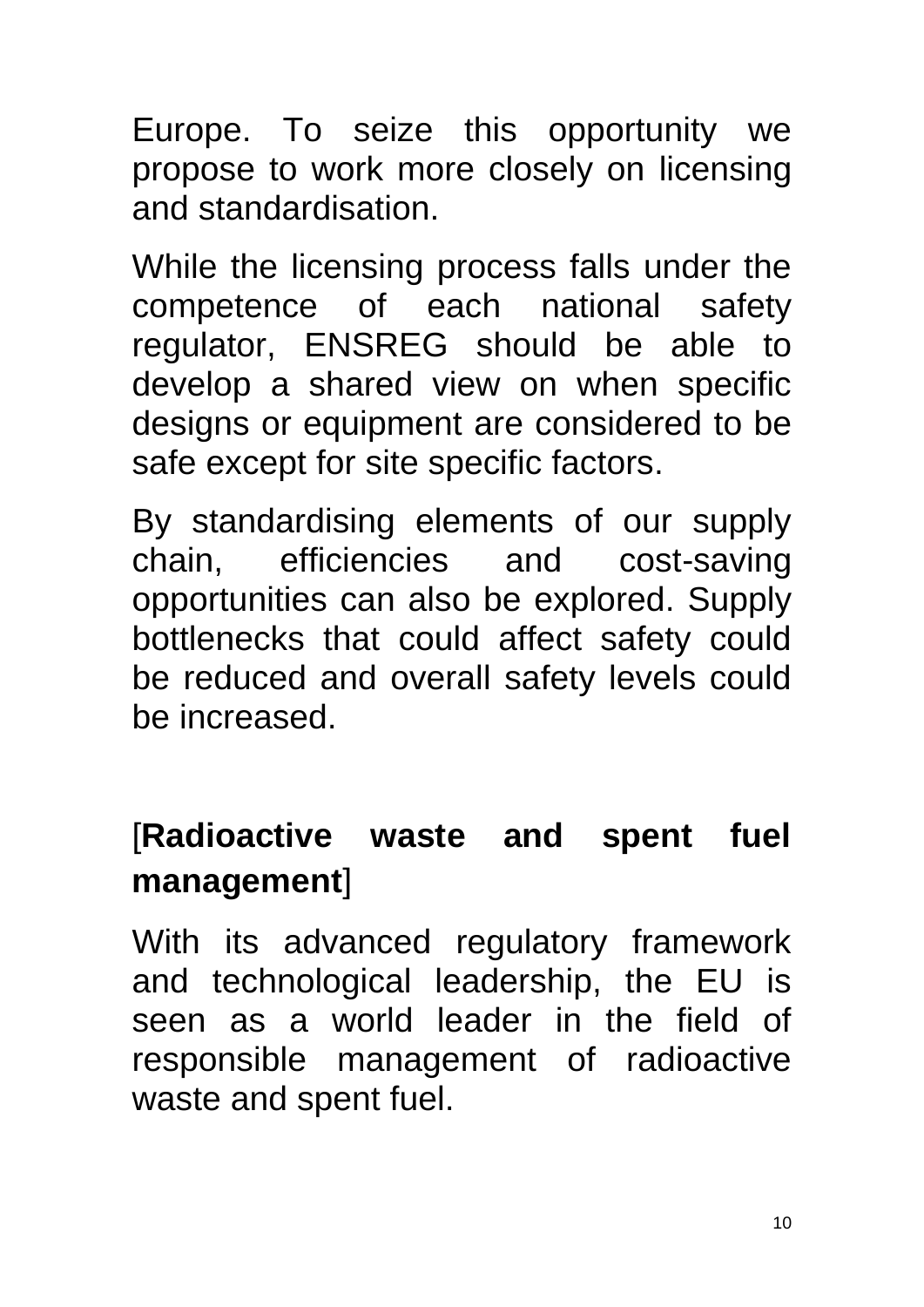The first Commission report on the implementation of the Radioactive Waste Directive (adopted on 15 May 2017) provides a clear picture and highlights important areas where further attention is required.

We must not compromise - the safe and responsible management of spent fuel and radioactive waste is of utmost importance, especially now that many nuclear power reactors are reaching the end of their operational life and will need to be decommissioned.

We are at a crossroads.

Decisions are needed now so as not to transfer the burden to future generations. We must in particular incorporate waste management considerations more closely into the design of the fuel cycle and support this with a strong R&D program to enable full integration of fuel cycle and waste management decisions.

I expect this issue to be discussed in detail in the next session where Gerassimos Thomas should provide the Commission's